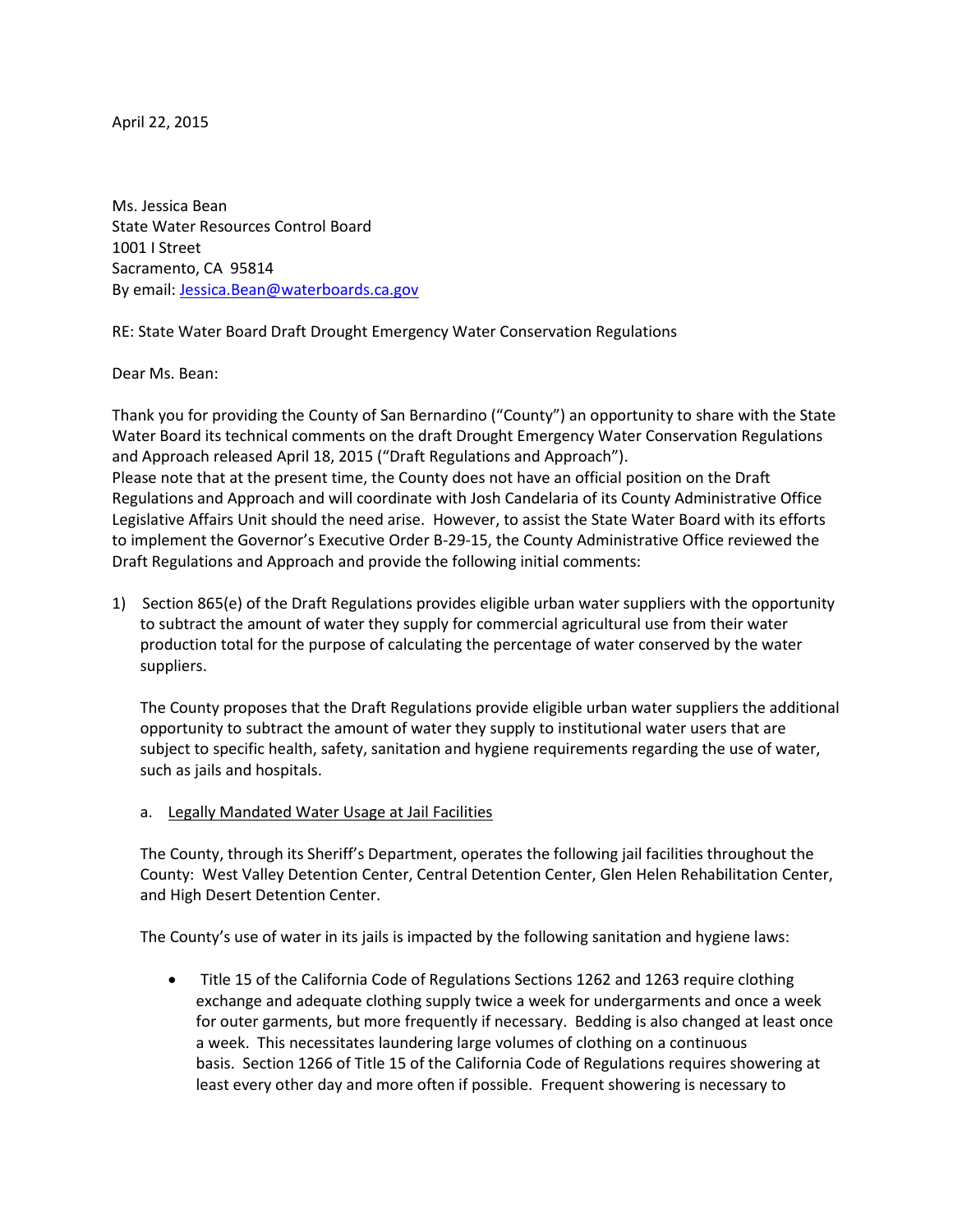maintain good inmate personal hygiene to prevent diseases and ensure institutional tranquility as inmates live in close proximity to each other.

- Title 15 of the California Code of Regulations Section 3052 requires compliance with health and safety standards for food handling and sanitation as required by Health and Safety Code Sections 113945 through 114259.4 (California Retail Food Code). This requires frequent hand washing and surface cleaning.
- Title 24 of the California Code of Regulations Section 1231.3.4 requires ready availability of showers and toilets to which inmates have nearly unfettered access for the purposes of health and sanitation.

The County has already installed high efficiency laundry washer/extractors, and installed programmable water technologies in its jails to limit inmate water usage and minimize waste.

## b. Legally Mandated Water Usage at Hospital Facilities

In addition to its jails, the County operates a 456-bed hospital facility, the Arrowhead Regional Medical Center in Colton, which must also comply with legal requirements that impact its water use in the facility.

For example, hospitals are mandated to comply with specific sanitation and hygiene requirements pursuant to Title 22 of the California Code of Regulations Sections 70827 and 71631, which include, but are not limited to, the daily cleaning of patient areas, nurses' stations, work areas, halls, entrances, storage areas, restrooms, laundry, pharmacy, offices, specialized areas, isolation areas, kitchen, and associated areas etc. Hospitals must also maintain at least three bed changes supply of clean linen for all the beds in the hospital, which linen is laundered according to the following requirements:

All linens shall be washed using an effective soap or detergent and thoroughly rinsed to remove soap or detergent and soil. Linens shall be exposed to water at a minimum temperature of 71 degrees C (160 degrees F) for at least 24 minutes during the washing process. (22 CCR 70825(a)(4).)

Additionally, the Center for Medicare and Medicaid Services Conditions for Participation at 42 C.F.R Section 482.41 (a)(2) requires a hospital to provide emergency gas and water as needed to provide care to inpatients and other persons who may come to the hospital in need of care.

The County is committed to conserving water where it can, but does not wish specific health, safety, sanitation and hygiene requirements regarding water use in its jails and hospitals to cause the other customers of the urban water suppliers serving its jails and hospitals to have to conserve more than their fair share.

2) On page 3 of the Fact Sheet regarding the draft regulations, the State Water Board invites input regarding an alternative approach to conservation that would establish regional collective conservation standards. The exploration of this alternative approach is of interest to the County as its facilities are located throughout the county and served by multiple urban and small water suppliers.